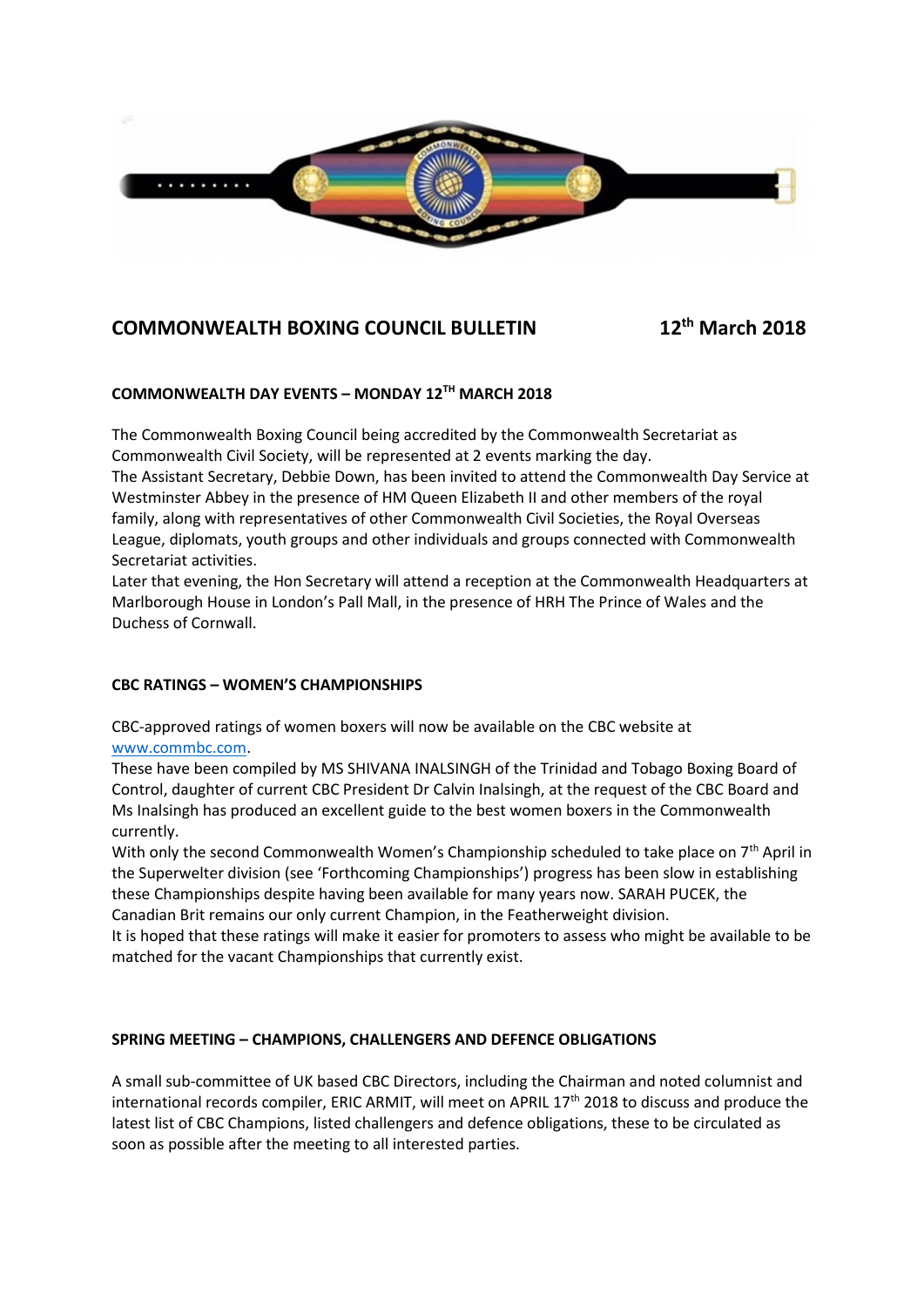Any manager or promoter should ensure that nominations have been made in good time beforehand to the Hon Secretary having been endorsed beforehand by their individual CBC member federation.

The list will be revised and updated by all attending Directors at the CBC AGM later in the year.

#### **FORTHCOMING CHAMPIONSHIPS**

WELTERWEIGHT (Official Eliminator) CURTIS WOODHOUSE (England) v JOHN WAYNE HIBBERT (England) 24th February 2018, The Dome, Doncaster UK. Stefy Bull [POSTPONED – AWAITING CONFIRMATION OF NEW DATE AND VENUE]

SUPERWELTERWEIGHT (Vacant) ADAM HARPER (England) v MICHAEL ZERAFA (Australia) 16th March 2018, The Melbourne Pavillion, Australia - Brian Armatruda

SUPER-BANTAMWEIGHT (Mandatory) ASHLEY LANE (England) v TBA 16<sup>th</sup> March 2018, Dolman Hall, Bristol City FC, Bristol UK – West Country Promotions

SUPERMIDDLEWEIGHT (Vacant) VIJENDER SINGH (India) v LEE MARKHAM (England) 31st March 2018, Copperbox Arena, London UK. Queensbury Promotions

SUPER-WELTERWEIGHT (Official Eliminator) EKOW WILSON v IAIN BUTCHER 7th April 2018, Lagoon Centre, Paisley UK - Sam Kynoch

WOMENS SUPER-WELTERWEIGHT CHAMPIONSHIP (Vacant) HANNAH RANKIN (England) V JULIE TSHABALALA (South Africa) 7th April 2018, York Hall, London - Sam Kynoch

LIGHTWEIGHT (Official Eliminator) ROBBIE BARRET (England) v MATTY FAGAN (England) 13th April 2018, The Dome, Doncaster UK. Stefy Bull

LIGHTWEIGHT (Voluntary) SEAN DODD (England) v TOMMY COYLE (England) 21st April 2018, Echo Arena, Liverpool – Eddie Hearn Matchroom